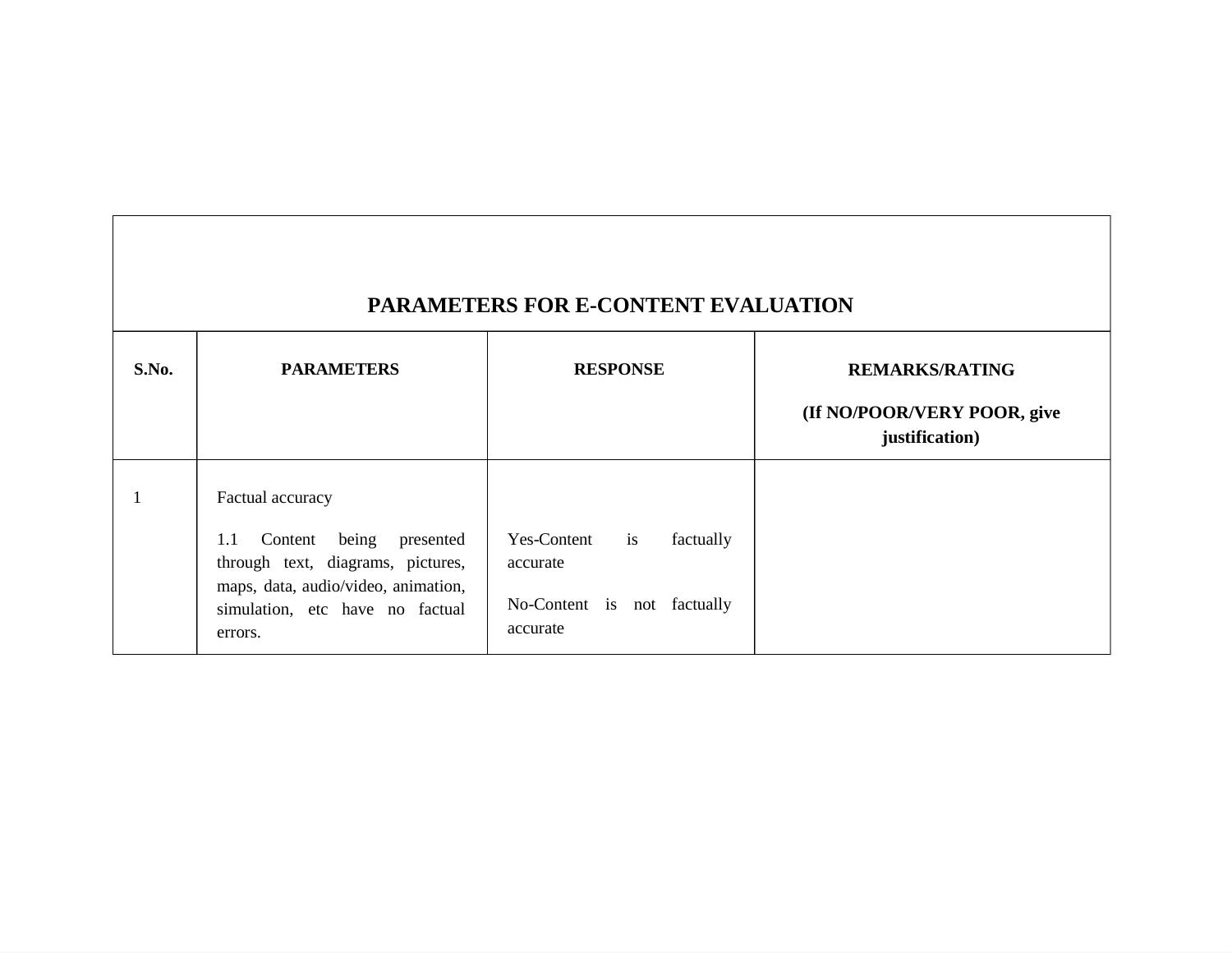| 2 | Legal use of proprietary content<br>2.1 The content piece should not use<br>proprietary content<br>which is<br>unauthorized.                                           | Yes-Content<br>legally<br>uses<br>proprietary content or doesn't<br>use any proprietary content at all<br>No-Content may have used<br>proprietary content in an illegal<br>manner |  |
|---|------------------------------------------------------------------------------------------------------------------------------------------------------------------------|-----------------------------------------------------------------------------------------------------------------------------------------------------------------------------------|--|
| 3 | Content piece free from technical<br>glitches<br>3.1 Sound is in sync with visuals<br>3.2 There is general usability in<br>terms of rendering and visual<br>experience | Yes/No<br>Yes-Content piece is free from<br>technical glitches<br>No-Content piece has technical<br>glitches                                                                      |  |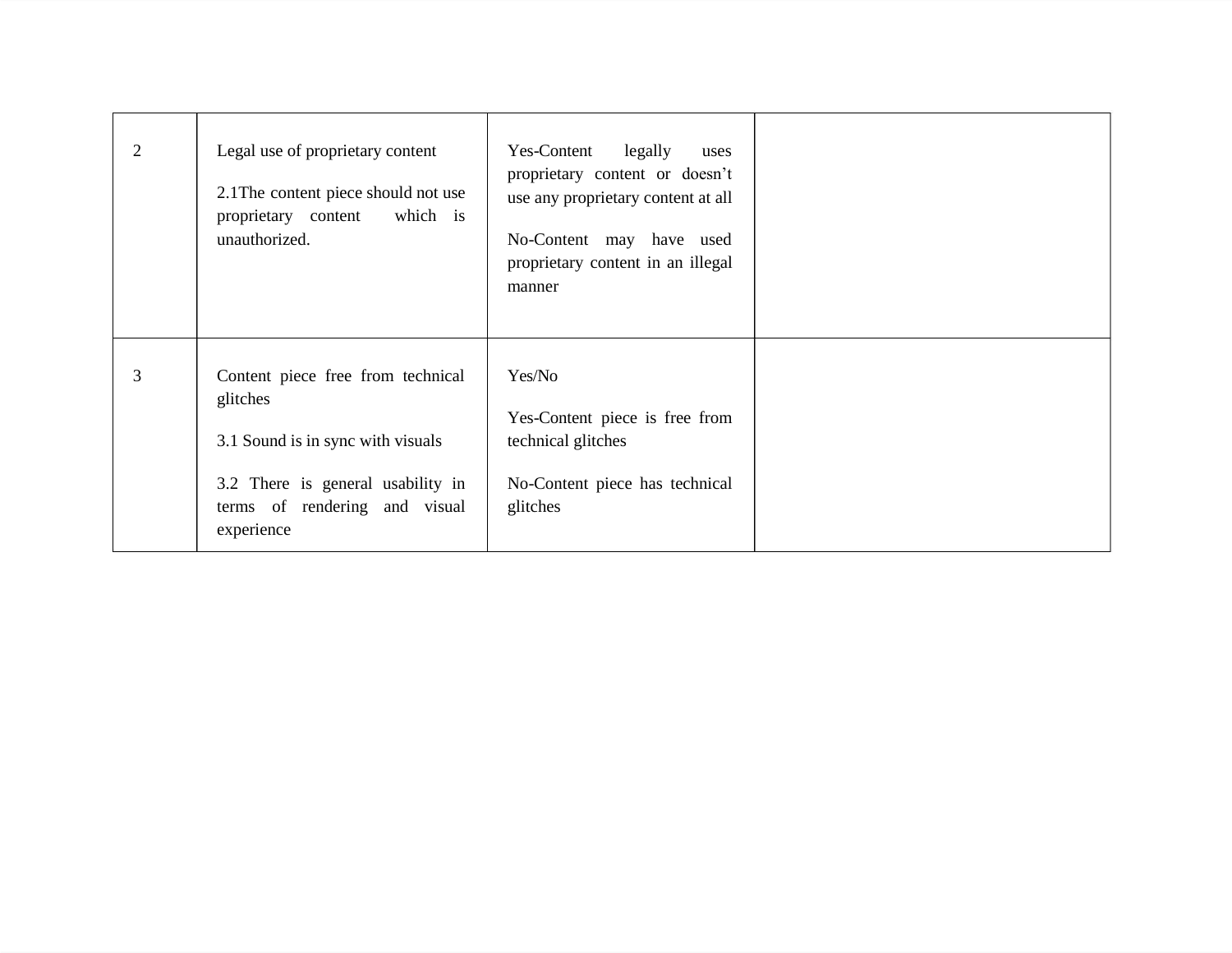| $\overline{4}$ | Constitutional<br>and<br>statutory<br>appropriateness of content<br>Content does not reflect<br>4.1<br>violation<br>constitutional<br>of<br>obligations. (For example<br>1. Adhering to Fundamental Rights<br>and Duties<br>2. Should not promote stereotypes<br>derogatory depiction based on<br><sub>or</sub><br>caste/class/gender/community/ethni<br>c groups/religions etc) | Yes/No<br>Yes-Content does not reflect<br>violation<br>of<br>constitutional<br>obligations.<br>No-Content may be violating of<br>constitutional obligations. |  |
|----------------|----------------------------------------------------------------------------------------------------------------------------------------------------------------------------------------------------------------------------------------------------------------------------------------------------------------------------------------------------------------------------------|--------------------------------------------------------------------------------------------------------------------------------------------------------------|--|
| 5              | Correspondence<br>with<br>topics/subtopics covered in the<br>textbook<br>5.1 Relevance of the content piece<br>with the topics/subtopics mentioned<br>in the textbook                                                                                                                                                                                                            | Rating $(1-5)$<br>1. Excellent<br>2. Very Good<br>3. Good<br>4. Poor<br>5. Very Poor                                                                         |  |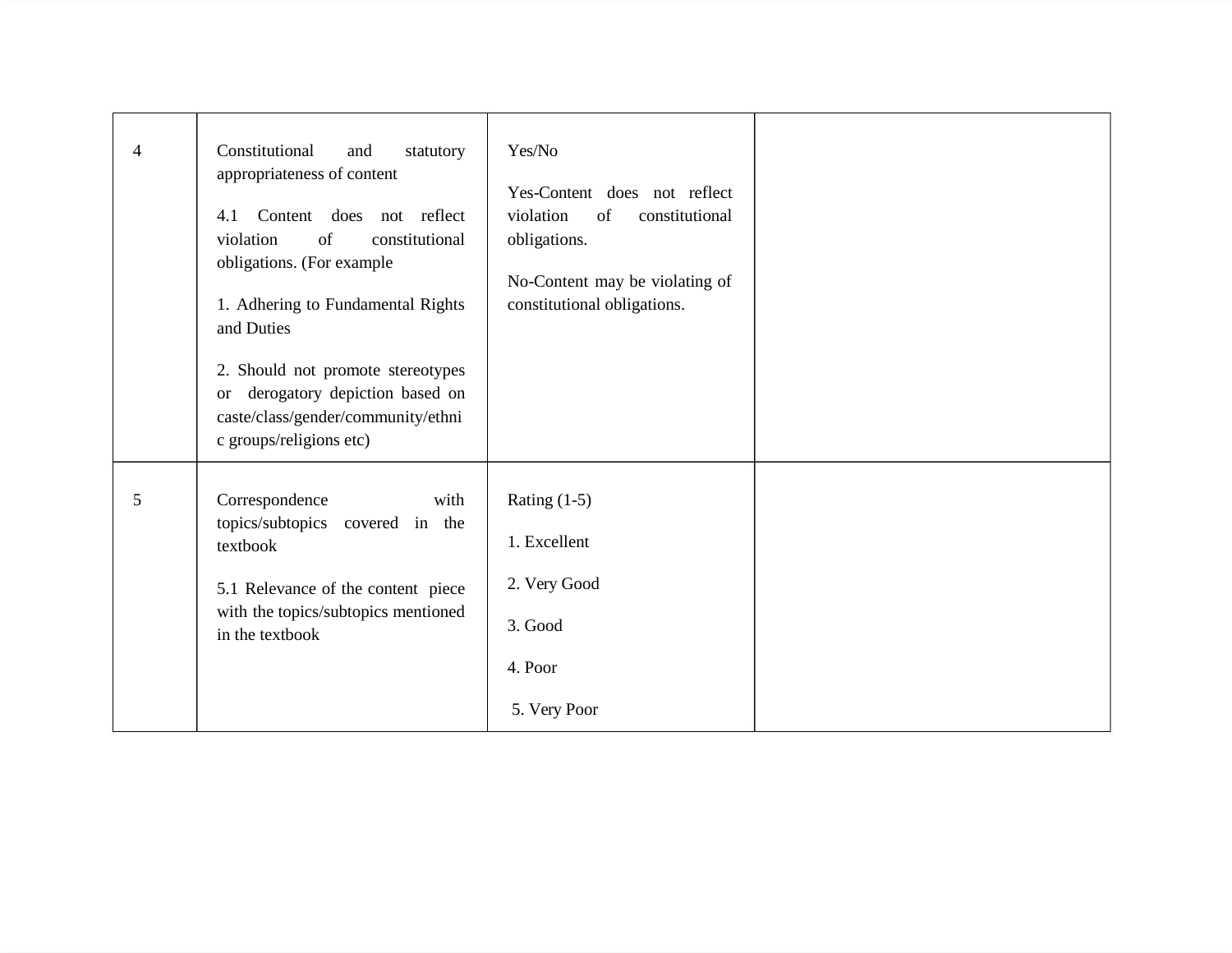| 6 | Pedagogic/Andragogic structure<br>SUGGESTIVE CRITERIA (NOT AN<br>EXHAUSTIVE LIST BUT AN<br><b>INDICATIVE LIST</b> )<br>Content<br>presentation<br>6.1<br>$\mathbf{a}$<br>supported by relevant examples.<br>6.2 Content piece is learning<br>outcome oriented.<br>6.3 Cause and effect relationship is<br>explain<br>various<br>used<br>${\rm to}$<br>phenomenon wherever applicable,<br>6.4 Concrete to abstract<br>6.5 Content piece attempts to<br>initiate reflective thinking among<br>learners<br>6.6 Content piece attempts to<br>integrate with other domains of<br>knowledge<br>Content piece prescribes to the<br>following Maxims of Teaching and<br>Learning<br>6.7 Easy to difficult | Rating $(1-5)$<br>1. Excellent<br>2. Very Good<br>3. Good<br>4. Poor<br>5. Very Poor |  |
|---|---------------------------------------------------------------------------------------------------------------------------------------------------------------------------------------------------------------------------------------------------------------------------------------------------------------------------------------------------------------------------------------------------------------------------------------------------------------------------------------------------------------------------------------------------------------------------------------------------------------------------------------------------------------------------------------------------|--------------------------------------------------------------------------------------|--|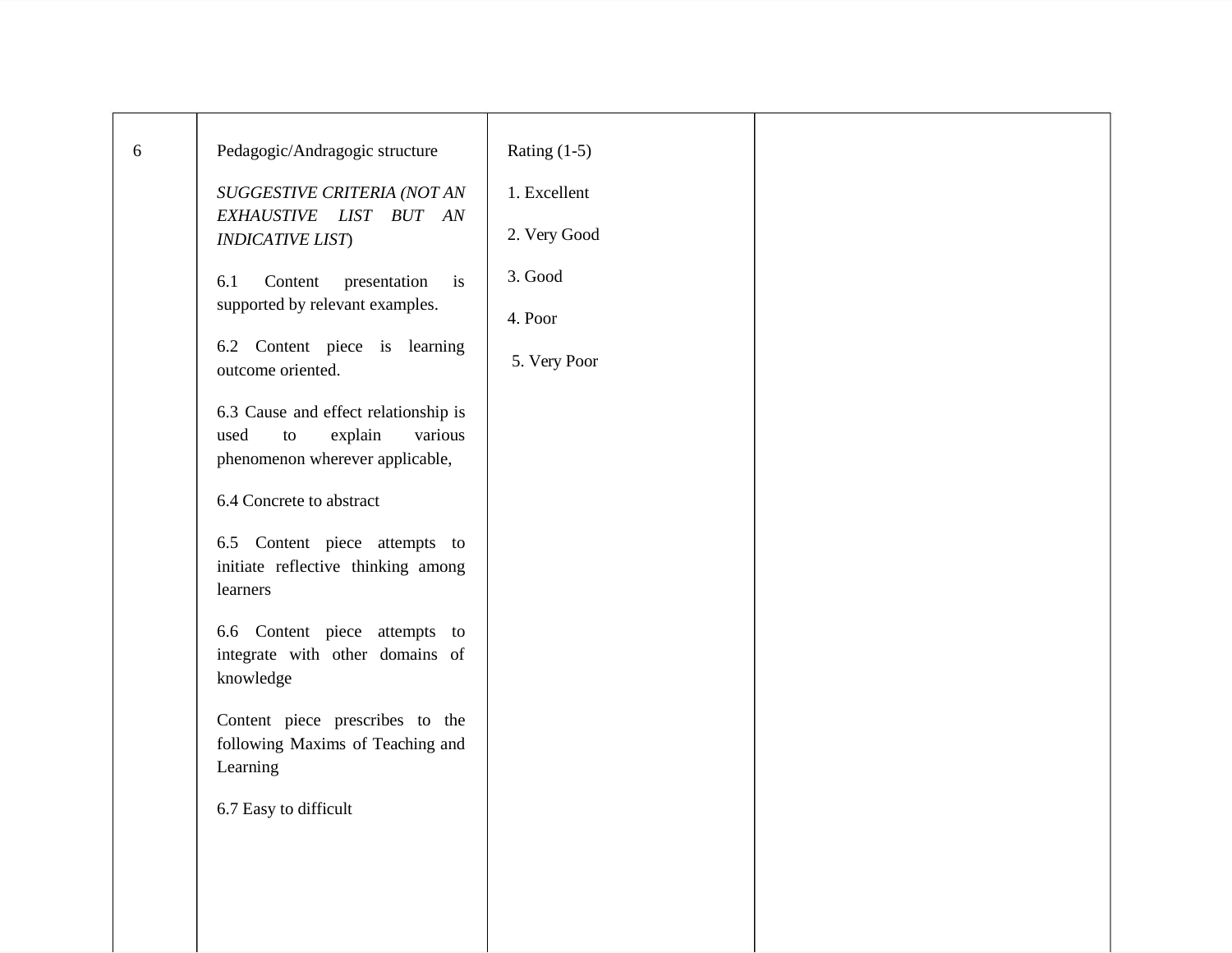|   | 6.8 Simple to complex<br>6.9 Concrete to abstract<br>6.10 Whole to parts/Parts to Whole<br>Content prescribes to the following<br>Maxims of Teaching and learning<br>6.11 Spatial contiguity of message<br>forms: Corresponding words and<br>pictures are presented near rather<br>than far from each other.<br>Temporal<br>contiguity<br>6.12<br>of<br>message forms:<br>Corresponding<br>words and pictures are presented<br>simultaneously<br>rather<br>than<br>successively. |                                                                                      |  |
|---|----------------------------------------------------------------------------------------------------------------------------------------------------------------------------------------------------------------------------------------------------------------------------------------------------------------------------------------------------------------------------------------------------------------------------------------------------------------------------------|--------------------------------------------------------------------------------------|--|
| 7 | Language and Comprehensibility<br>Content should have no<br>7.1<br>grammatical errors<br>7.2 Content is presented in a<br>manner which is understandable as<br>per the grade/level of the learner                                                                                                                                                                                                                                                                                | Rating $(1-5)$<br>1. Excellent<br>2. Very Good<br>3. Good<br>4. Poor<br>5. Very Poor |  |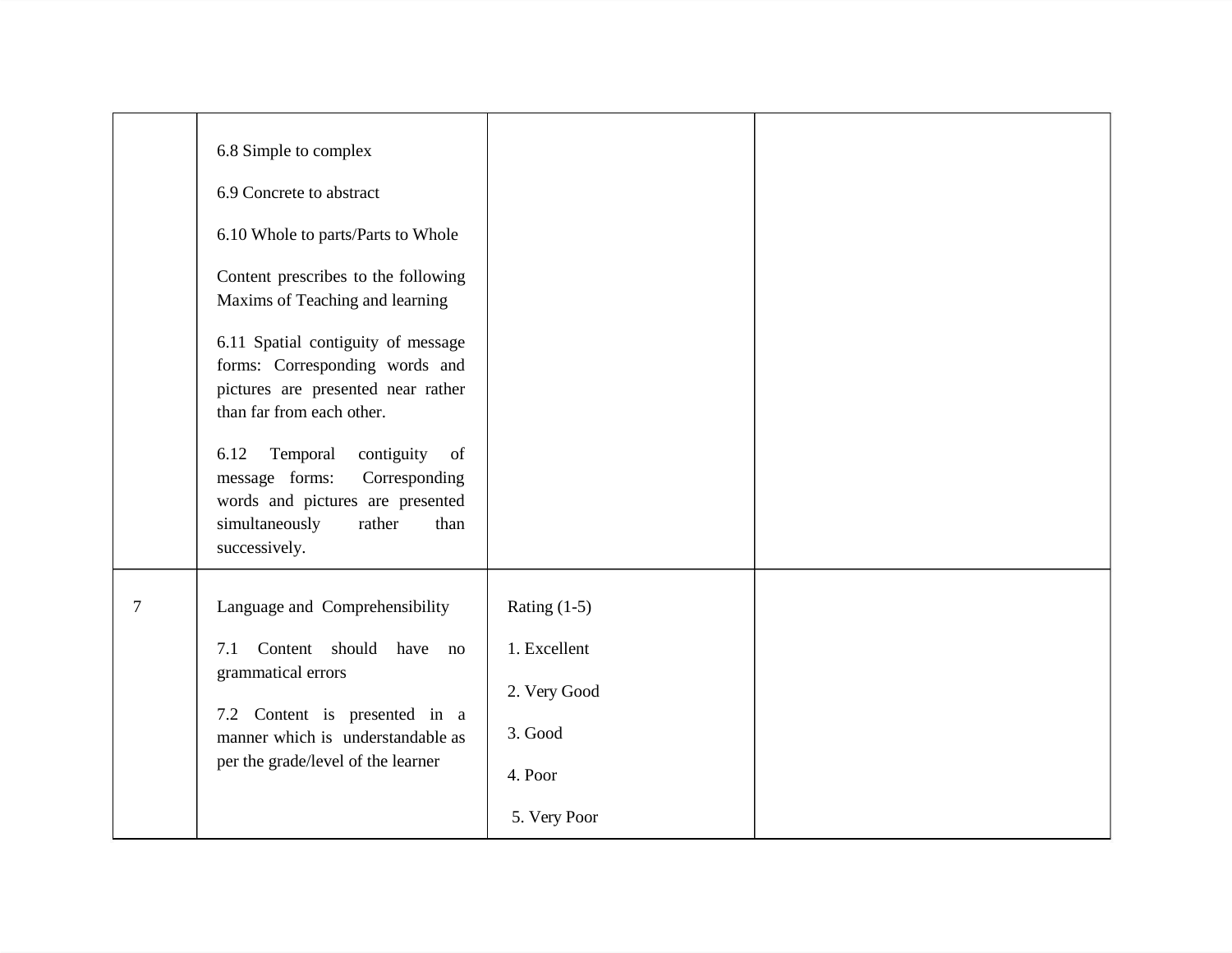| $8\,$ | Format of content presentation                                                             | Rating $(1-5)$ |  |
|-------|--------------------------------------------------------------------------------------------|----------------|--|
|       | 8.1 Content has been presented in a                                                        | 1. Excellent   |  |
|       | format that is best suited for the<br>theme, (For instance, a content                      | 2. Very Good   |  |
|       | which is in the form of a group<br>discussion would score low on this                      | 3. Good        |  |
|       | criteria, if the best way to explain<br>the concept would have been an                     | 4. Poor        |  |
|       | experiment.)                                                                               | 5. Very Poor   |  |
|       |                                                                                            |                |  |
| 9     | Pace of the programme                                                                      | Rating $(1-5)$ |  |
|       | 9.1 The content is appropriately<br>leading<br>of<br>paced<br>to<br>ease<br>comprehension. | 1. Excellent   |  |
|       |                                                                                            | 2. Very Good   |  |
|       |                                                                                            | 3. Good        |  |
|       |                                                                                            | 4. Poor        |  |
|       |                                                                                            | 5. Very Poor   |  |